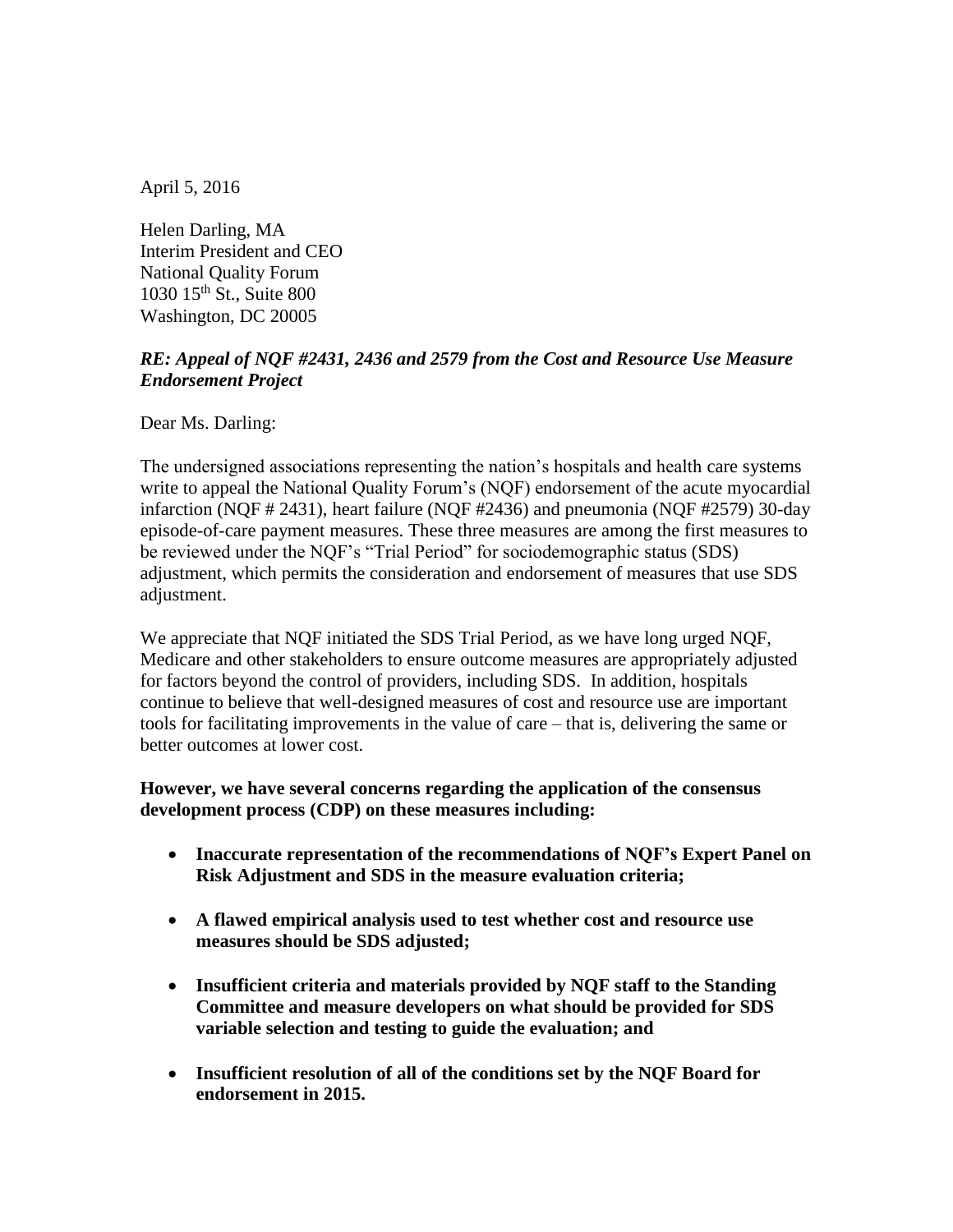Helen Darling April 5, 2016 Page 2 of 6

For these reasons, we recommend that NQF:

- 1. Remove endorsement on these measures at this time, and work with the developer to address the ongoing concerns around the scientific acceptability of the measures, including additional analyses on SDS adjustment prior to reconsideration;
- 2. Ensure NQF's criteria and processes for the SDS Trial Period are clear, consistent with the original intent of the expert panel, transparent to all stakeholders, and approved by the CSAC prior to further implementation of the SDS criteria in NQF projects; and
- 3. Reexamine the use of "endorsement with conditions" on any measures moving forward, including further discussion with the NQF membership and public.

We provide additional detail on our concerns and recommendations below.

#### **SDS TRIAL PERIOD IMPLEMENTATION CONCERNS**

**We do not believe that the intent of the SDS Expert Panel's recommendations is accurately represented in the measure evaluation criteria and associated SDS Trial Period guidance. As a result, the evaluation by the Cost and Resource Use Standing Committee conflicted with the original intent of the trial period.** More importantly, one of the few criteria clearly articulated in both the Expert Panel report and in the evaluation criteria is the expectation that there would be a conceptual basis for believing that the SDS factor(s) being tested represents a legitimate reason for variation in the results of what is being be measured (in this case, cost per episode). We do not believe that the developer provided adequate justification of the conceptual relationships each of its chosen variables had with the three measures. As a result, the empirical model used to evaluate whether these 3 measures should be SDS-adjusted is neither robust nor wellspecified enough to warrant the conclusions drawn by the measure developers.

Our specific concerns are as follows:

**1. The inclusion of race in the analysis of these cost and resource use measures is not justified by the material presented to the Standing Committee and is inconsistent with the original SDS Adjustment Expert Panel recommendations**. In the analysis submitted by the measure developers, individuals' race was coded as either "Black" or "Not Black". By aggregating majority-Whites and groups who, like Black Americans, suffer disproportionately from inequities in health care (e.g. Latinos, Native Americans, etc.), differences between the "Black" and "Not Black" groups will necessarily be attenuated, masking important disparities evident in the literature. Racial groups should not be "collapsed" unless there is a valid conceptual reason to do so. We believe the measure developer failed to adequately articulate a conceptual basis for the use of race as a variable, and further, it did not adequately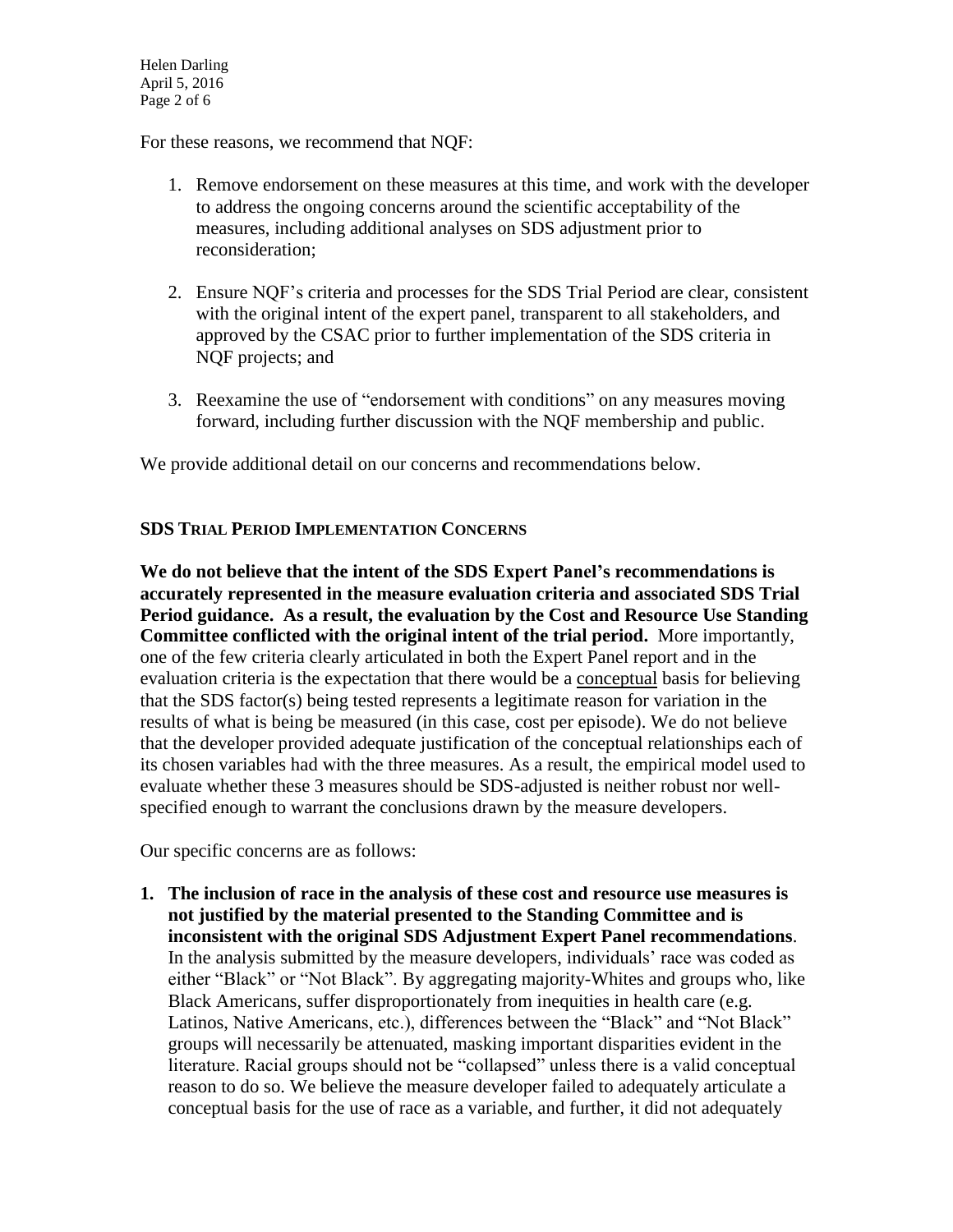explain why it was appropriate to collapse the groups. This falls short of the recommendation of the expert panel that developers articulate a clear conceptual link between adjustment variables and outcomes.

Moreover, the SDS Expert Panel expressed significant concerns about the general conceptual basis for using race as a proxy for SDS. Indeed, the panel's final report suggests that race and ethnicity can be "…confounded by [SDS]. That is, income, education, and related factors (including language and insurance) represent key contributors to racial and ethnic disparities in healthcare." Since the developer's analysis included only one other SDS adjustment variable – dual eligibility – the relationship between race and the outcomes of interest are likely to remain confounded, further masking any conceptual relationship.

- 2. The Cost and Resource Use Standing Committee urged the measure developer to explicitly include in their conceptual model community and environmental factors, and to separate patient- from community-level resources. However, the empirical model used to test for SDS-adjustment only contains patient-level factors (race and dual-eligibility) and ignores completely the influence of community-defined SDS variables on the outcomes of interest. This is a significant flaw as multilevel analyses show distinct and direct effects of both individual- and community-level drivers on health and health care outcomes.
- 3. Throughout this review, the Standing Committee explicitly requested that additional variables be included in the analyses such as the expansion of the zip codes from 5 digits to 9-digits and the addition of Low Income Status along with the Medicaid Enrollment/Dual Status. In addition, four variables were initially identified in the conceptual model. Yet, one could argue that only one variable was adequately addressed in the empirical analyses and the others were addressed through the use of a proxy.

**While we recognize the challenge of leveraging various data sources, the absence of data is not sufficient to justify the use of proxies or inadequate data.** Indeed, prior NQF committees have recommended against the endorsement of several measures (e.g., some eMeasures) for which a lack of available data directly impacts measure validity. Yet, despite similar concerns with these three measures, endorsement was recommended. Moreover, the developer has not adequately demonstrated that Medicaid Enrollment/Dual Status could be considered a valid proxy for the variables identified in the conceptual analysis.

We are therefore concerned that the conceptual model was insufficient, and the empirical analyses provided by the developer were not fully responsive to the Committee's requests. **Given the mismatch between the conceptual model and its empirical operationalization, and the flawed application of 'race' by the measure developers, the NQF should remove endorsement from these measures, and work with the developer to identify when the measures can be reevaluated.** The reevaluation should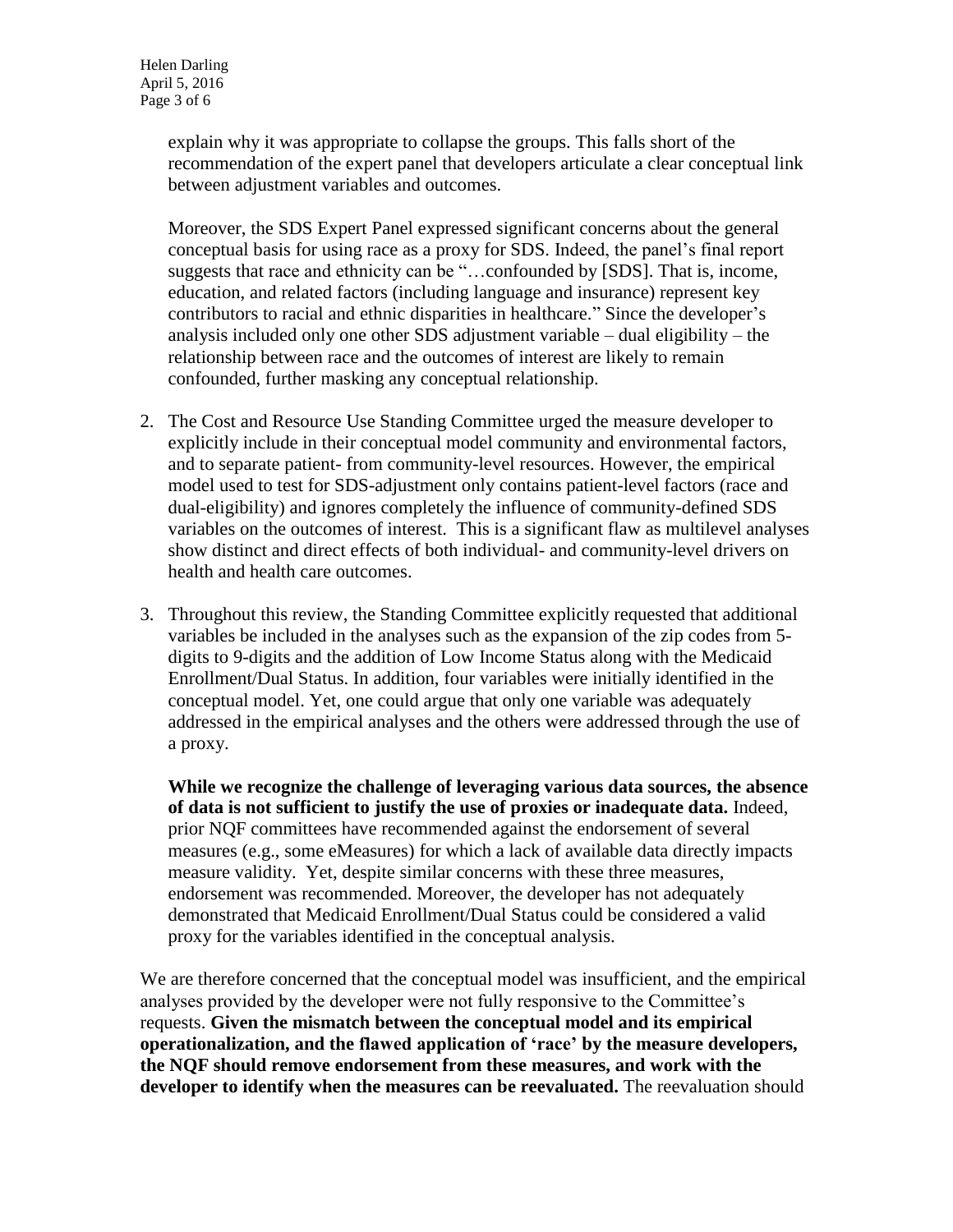Helen Darling April 5, 2016 Page 4 of 6

address the ongoing concerns around the scientific acceptability of the measures, and likely would include additional analyses on SDS adjustment.

**We also are concerned that NQF provided insufficient criteria and materials on the selection and testing of SDS variables to guide the Standing Committee's evaluation.** NQF released updated measure evaluation criteria that went into effect in April 2015. The updated criteria included modifications to the Scientific Acceptability subcriterion, and specifically to the language around risk adjustment and consideration of SDS variables. These modifications included additional guidance to measure developers and Standing Committees on what must be provided and evaluated during the SDS Trial Period. As discussed above the evaluation criteria used by the Standing Committee do not accurately represent the recommendations of the Expert Panel.

While informational items on the SDS Trial Period were provided to the CSAC in April and August of 2015, we are unable to find documentation of any CSAC approvals of these changes in the measure evaluation criteria nor in the associated guidance on the NQF web site. The lack of explicit approval is contrary to the process followed when other modifications were made to the criteria. The lack of oversight and approval by the CSAC is troubling since NQF members and users of measures rely on CSAC for a thorough and complete review of measures, including risk adjustment models. It also is problematic given the degree of interest and support by the NQF membership for recommendations of the Expert Panel, and the desire of many stakeholders to sufficiently address this ongoing measure methodology concern. **Therefore, we ask that the criteria and guidance on the SDS Trial Period be revised to address the current inaccuracies and to further clarify what is expected of measure developers. We also urge that the criteria be reviewed and approved by the CSAC prior to further implementation.**

#### **INSUFFICIENT RESOLUTION OF THE CONDITIONS OF ENDORSEMENT**

When initially endorsed, these three measures were endorsed with conditions by the NQF Board of Directors (BOD) Executive Committee to specifically address the concerns of NQF members. The conditions placed on the measures according to the February 2015 final Technical Report for the Cost and Resource Use were:

- One-year look-back assessment of unintended consequences: NQF staff will work with the Cost and Resource Use Standing Committee and CMS to determine a plan for assessing potential unintended consequences of these measures in use. The evaluation of unintended consequences will begin in approximately 1 year, and possible changes to the measures based on these data will be discussed at that time.
- Consideration for the SDS trial period: The Cost and Resource Use Standing Committee will consider whether the measure should be included in the NQF trial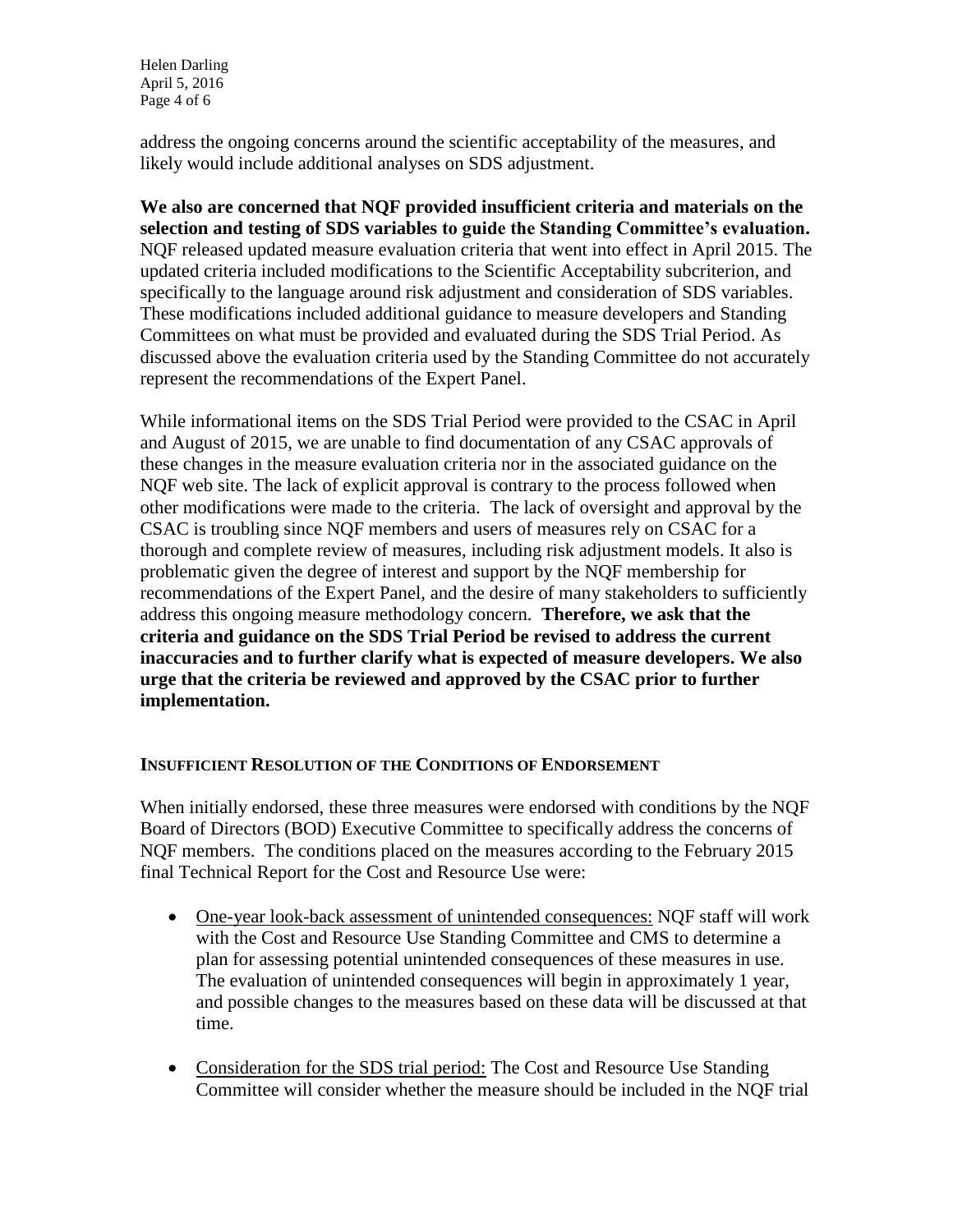period for consideration of sociodemographic status adjustment.

Attribution: NQF will consider opportunities to address the attribution issue.

Based on information provided by NQF during the review of these measures and posted to the NQF web site, it appears that only the second condition has been addressed. No assessment of the unintended consequences of these measures was included in the review. To our knowledge, a plan to assess the potential unintended consequences has not been released and could not be found on the NQF web site. In fact, materials to the CSAC and BOD Executive Committee on this ad hoc review no longer list this assessment as one of the conditions. Furthermore, the third condition (attribution) raised during the previous review of these measures does not seem to have been addressed, and without explanation appears to have been removed from the list of conditions. An NQF staff memorandum to the Cost and Resource Use Standing Committee and measure developers dated May 19, 2015 makes no mention of the attribution condition.

## **These omissions demonstrate that the conditions placed by the NQF BOD Executive Committee in February 2015 have not been adequately addressed and the CDP has not been followed.**

We also have concerns about the lack of information provided via the NQF web site to identify which measures carry what endorsement. Measures that are endorsed with conditions do not carry this label on the NQF measure search engine (QPS) nor are the conditions included in any materials or measure information with the exception of the final technical report. QPS also does not indicate that any of these three measures were included in the SDS Trial Period.

It was our understanding that a permanent endorsement category was not being created at the time of the Cost and Resource Use measures' endorsement; yet, other measures have since been endorsed with conditions. If it is NQF's intent to expand the endorsement categories, then member input should be solicited and the CDP should be revised to clearly articulate what constitutes a condition, how and when the condition could be used, how these conditions will be displayed and communicated to members and the public, and what the NQF's processes are to ensure that these conditions are met and reviewed in a timely manner.

For all the reasons listed above, we appeal of the endorsement of the Myocardial Infarction (#2431), Health Failure (#2436) and Pneumonia (#2579) Cost Resource Use Measures, and urge NQF to develop and publish a transparent plan addressing the concerns listed above prior to further Committee review.

Thank you for your consideration of these important issues. If you have further questions, please contact Nancy Foster at [nfoster@aha.org,](mailto:nfoster@aha.org) Jayne Hart Chambers at [jchambers@fah.org,](mailto:jchambers@fah.org) Ivy Baer at [ibaer@aamc.org,](mailto:ibaer@aamc.org) and Beth Feldpush at [bfeldpush@essentialhospitals.org.](mailto:bfeldpush@essentialhospitals.org)